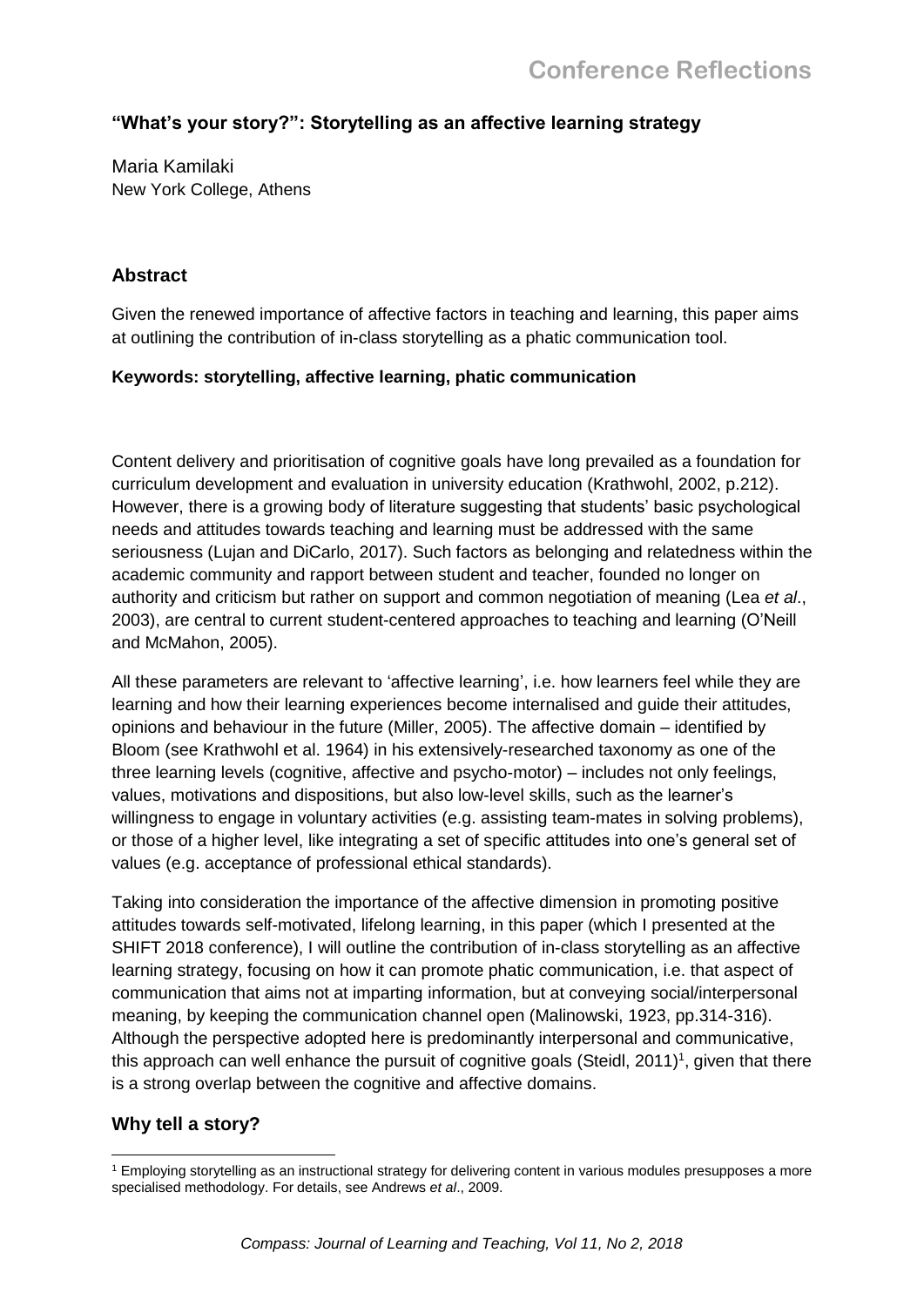Storytelling is a uniquely human interpretative act of communication, having served for thousands of years as a sense-making apparatus for everyday events, life experiences, thoughts and feelings (Bruner, 1991).

In-class storytelling, more specifically, presents multiple advantages: it attracts students' attention, creates motivation and fun, stimulates creativity and engagement and enhances communicative skills (Mokhtar *et al*., 2011). Furthermore, it can activate strong interpersonal bonds of intimacy and familiarity – raising empathy, helping students to understand others' experiences and world view and also functioning as a powerful tool in conflict-resolution and crisis-management. Overall, in-class stories contribute to constructing a collective identity of belonging, solidarity and interconnectedness (Morais, 2015; Olson, 2015).

#### **How can I employ stories in my class to enhance phatic communication?**

Stories used for affective purposes may derive from a variety of sources, such as the universal inventory of famous narratives (parables, myths, fairytales etc.), real-life stories (breaking news, celebrities etc.) and personal anecdotes (students love to learn details about the tutor's family and professional life experiences).

I offer here some indicative outlines for experiential activities that may serve as an inspirational springboard for integrating phatic storytelling in the classroom; each example is generic and may – for phatic communication is, by its very nature, cross-curricular – be applied to subjects across the curriculum.

- 1) **Icebreaker activity**: Self-disclosure both on the part of the tutor and the students can serve a bonding function. Instead of merely introducing ourselves on the first day of class, we may narrate a story which is important to us and illustrates who we are, asking students to do the same. Alternatively, we encourage students to choose something significant to them – a particular word or phrase, say, or some lines of poetry, a song, a favourite book or a mass-culture hero – and then to explain to the group its private importance. The point is to lead them to open themselves up to the group by sharing something personal and thus to make a statement of identity.
- 2) **'First impressions always matter'**: In order to probe the spontaneous reactions of students towards the subject at hand, the tutor asks them to narrate a story that encapsulates their experience of, for example, Mathematics, History or Political Science. If the majority of the narratives are loaded with fear, anxiety or indifference, then the tutor may be facing a serious case of subject-related anxiety, a finding which cannot be ignored in the long run.
- 3) **'Post your story' – Social media narratives**: New media technologies make it much easier to bring stories to life and have become an increasingly-significant part of participatory, popular culture, especially among the young. In-class activities – like 'Narrate a story which you recently posted on Facebook and explain the reasons for doing that.' or 'Write a short intro for your LinkedIN profile in the form of personal narrative.' – may narrow the distance between academic and real life and also provide a perfect opportunity for addressing issues of self-presentation and impression management on social media.
- 4) **'Let's laugh!'**: Humorous narratives create a positive atmosphere; using jokes and funny stories makes learning more enjoyable and thus promotes in-group solidarity (Mora et al., 2015). However, one should be very careful where appropriateness and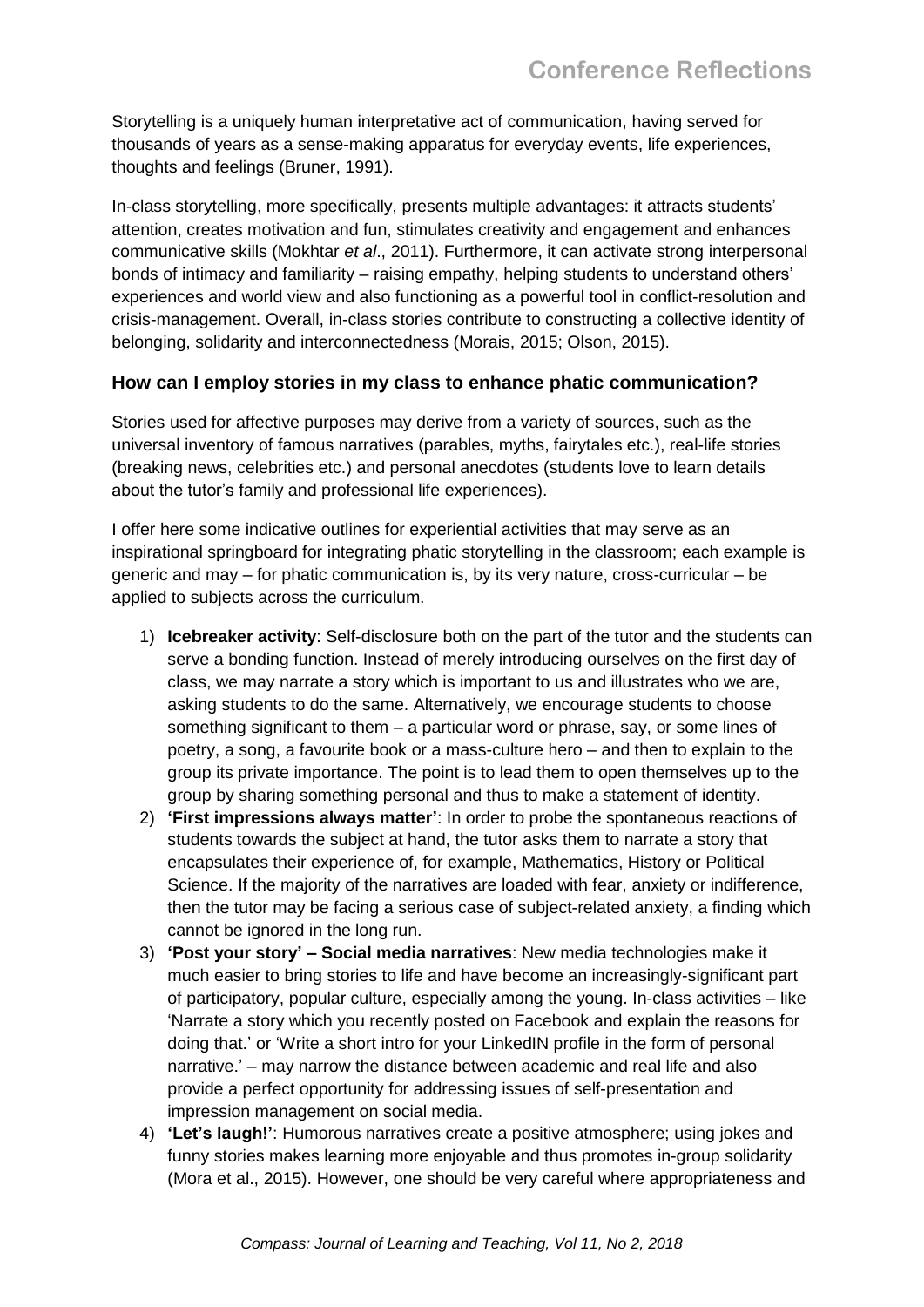politeness considerations are concerned. It goes without saying that self-criticism and self-deprecation are the safest form of humorous discourse.

- 5) **Communicating values**: Stories, as metaphors for life, are useful in communicating values in an implicit – rather than annoyingly-didactic – manner. For example, if the tutor wanted to stress the value of the cooperative principle, the parable 'Heaven and Hell' (Yalom and Leszcz, 2005) would be a perfect example for sharing with the students.
- 6) **'The crystal ball'**: A teacher, as any leader, has to prepare learners for future action or change. A narrative like 'On finishing my studies I can imagine myself... Complete the story.' can help students become acquainted with such various future alternatives as imagining the long-term consequences of their actions or picturing the contexts in which they will find themselves working.

# **Summing up**

My presentation at SHIFT 2018 aimed at showing how storytelling, used as a phatic communication tool, can elicit purposeful emotional involvement and bonding opportunities, transforming the university classroom into a participatory, interactional network of interdependent individuals.

## **Reference list**

Andrews, D.H., Hull, T.D. and Donahue, J.A. (2009) 'Storytelling as an instructional method: Descriptions and research questions.' *Interdisciplinary Journal of Problem-Based Learning,* 3(2), 6-23. Available at:

[http://www.au.af.mil/au/awc/awcgate/afrl/storytelling\\_instructional.pdf](http://www.au.af.mil/au/awc/awcgate/afrl/storytelling_instructional.pdf) (Accessed: 07 November 2018).

Bruner, J. (1991) The narrative construction of reality. *Critical Inquiry,* 18, 1-21. Available at: https://www.journals.uchicago.edu/doi/10.1086/448619 (Accessed: 31 October 2018).

Gronlund, N.E. and Brookhart, S.M. (2009) *Writing Instructional Objectives* (8th ed.). Upper Saddle River, NJ: Pearson Education. ISBN: 978-0131755932.

Krathwohl, D.R. (2002) 'A Revision of Bloom's Taxonomy: An overview.'*Theory Into Practice,* 41(4), 212-218. Available at:

[https://www.tandfonline.com/doi/abs/10.1207/s15430421tip4104\\_2](https://www.tandfonline.com/doi/abs/10.1207/s15430421tip4104_2) (Accessed: 06 November 2018).

Krathwohl, D. R., Bloom, B.S. and Masia, B. B. (1964) *Taxonomy of Educational Objectives. The Classification of Educational Goals-Handbook 2: Affective Domain.* New York: Longman Group Limited. ASIN: B000JR46MC.

Lea, S.J., Stephenson, D. and Troy, J. (2003) 'Higher Education Students' Attitudes to Student-Centred Learning: Beyond *educational bulimia*.' *Studies in Higher Education*, 28(3), 321-334. Available at: https://www.tandfonline.com/doi/abs/10.1080/03075070309293 (Accessed: 07 November 2018).